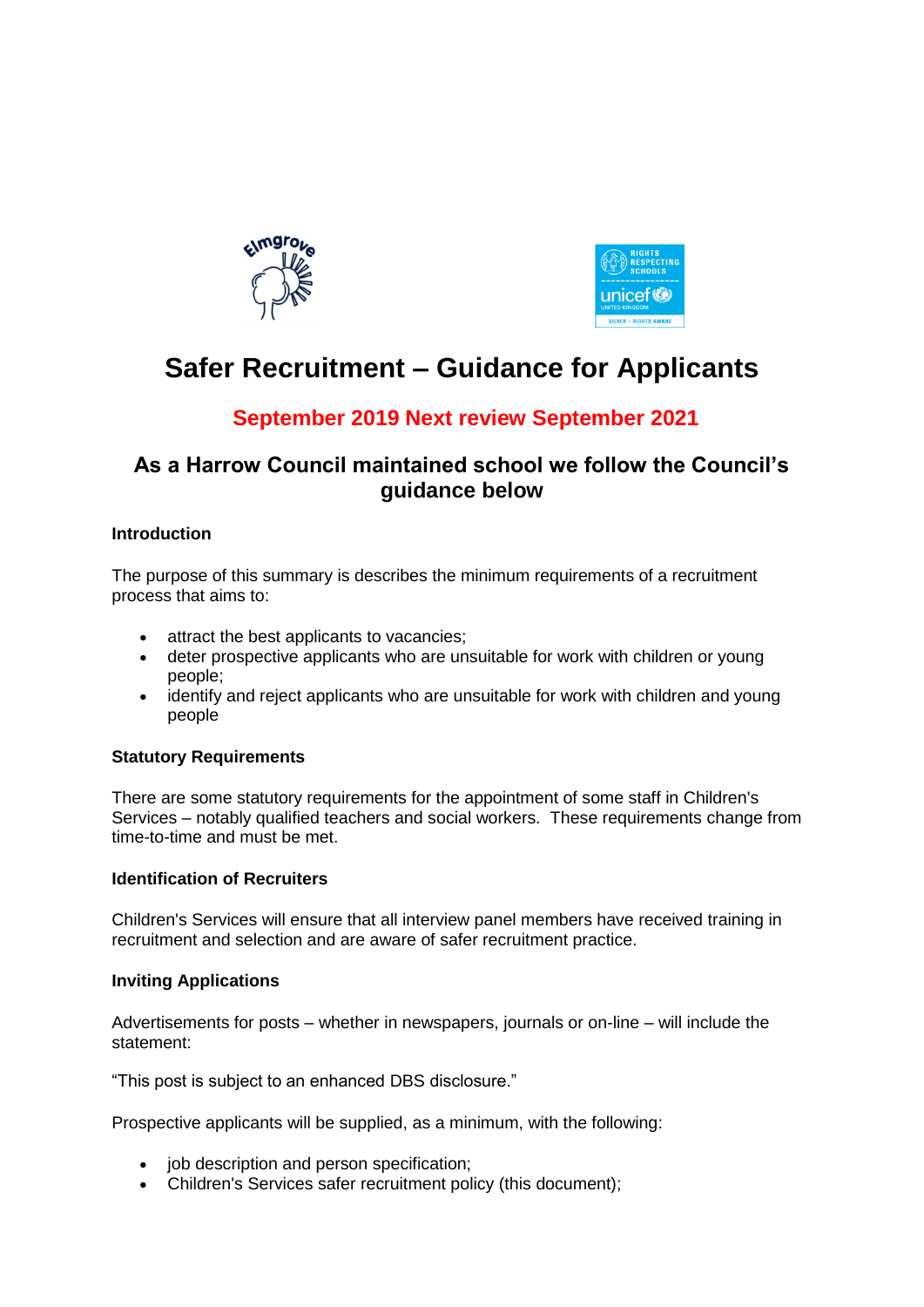- the selection process for the post;
- an application form

All applicants must complete the council application form in full. If completed online, shortlisted applicants will be required to sign their form in person at interview.

#### **Shortlisting and References**

Shortlisting of applicants will be against the person specification for the post.

References will be taken up as part of the final selection stage , prior to any start date being agreed, so that any discrepancies can be addressed during the selection stage.

References will be sought directly from the referee. References or testimonials provided by the candidate will not be accepted. References will be sought be in writing from the employing organisation. Referees will be contacted to verify references provided and where necessary, to clarify any anomolies or discrepancies. A detailed written note will be kept of these exchanges. NOTE: references will be verified.

Should applicants only be able to provide personal / character referees consideration will be given to other relevant methods.

Where necessary, previous employers who have not been named as referees will be contacted in order to clarify any anomalies or discrepancies. A detailed written note will be kept of such exchanges.

Referees will always be provided with the job description and person specification for the post, and asked specific questions about:

- the candidate's suitability for working with children and young people:
- any disciplinary warnings, including time-expired warnings, that relate to the safeguarding of children;
- the candidate's suitability for the post.

#### **The Selection Process**

Selection techniques will be determined by the nature and duties of the vacant post, but all vacancies will require an interview of shortlisted candidates.

Interviews will always be face-to-face. Telephone interviews may be used at the short-listing stage but will not be a substitute for a face-to-face interview (which may be via visual electronic link).

Candidates will always be required:

- to explain satisfactorily any gaps in employment;
- to explain satisfactorily any anomalies or discrepancies in the information available to recruiters;
- to declare any information that is likely to appear on a DBS disclosure;
- to demonstrate their capacity to safeguard and protect the welfare of children and young people.

#### **Employment Checks**